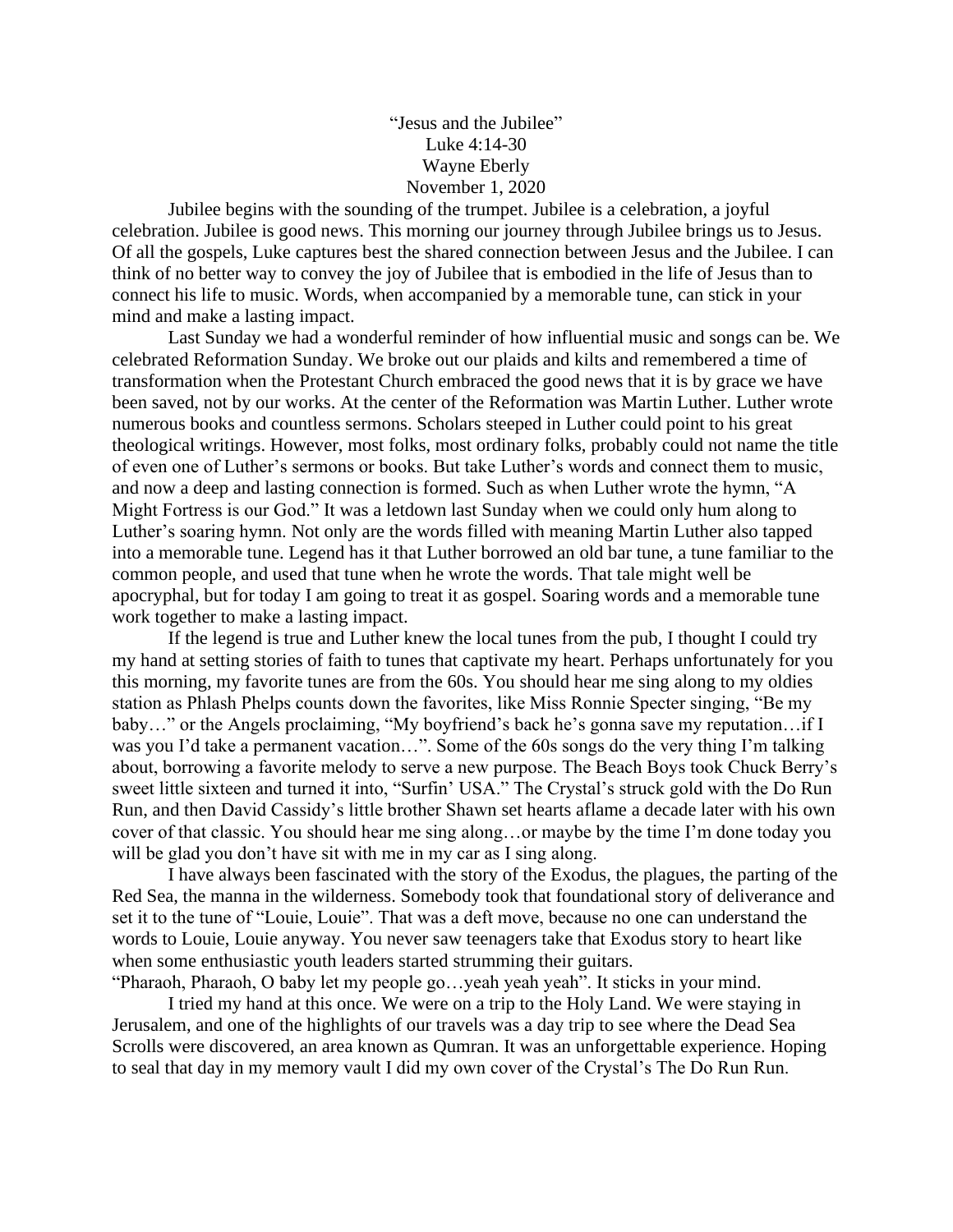## **"We went there on a Sunday and we climbed those hills…the Qumran ran ran, the Qum ran ran**

## **Somebody told us that those caves were filled, the Qumran ran ran, the Qumran ran ran Yeah, we climbed those hills….yeah those caves were filled…and when we saw the Scrolls, the Qumran ran ran, the Qumran ran ran."**

Because I love the Jubilee and all the hopes it holds for righteous living, and because I love Jesus and how his life embodied all that is good about Jubilee, I have been thinking about this passage from Luke 4 and how absolutely awesome and amazing it must have been when Jesus walked in the room. "He went to Nazareth, where he had been brought up, and on the Sabbath day he went into the synagogue, as was his custom." The other gospels tell us he went to the synagogue on a regular basis. In Luke's account, Jesus not only attends synagogue, Jesus preaches in the synagogue. That day in Nazareth, Jesus stood up to read. Whether he asked for or was simply handed the scroll of the prophet Isaiah, Jesus unrolled that sacred scroll and found the place where it is written,

"The Spirit of the Lord is on me, because he has anointed me to proclaim good news to the poor. He has sent me to proclaim freedom for the prisoners and recovery of sight for the blind, to set the oppressed free, to proclaim the year of the Lord's favor."

The room was charged with energy and anticipation. The year of the Lord's favor is often linked with the Jubilee, that  $50<sup>th</sup>$  year when good news was preached to the poor, when prisoners were set free, when oppression was sent packing and justice reigned. Having read of the promised year of the Lord, Jesus rolled up the scroll, gave it back to the attendant and sat down. The eyes of everyone in the synagogue were fastened on him. He began by saying to them, "Today this scripture is fulfilled in your hearing." Boom! Today this scripture is fulfilled. The long years of waiting and hoping had met their fulfillment in Jesus of Nazareth. The crowd responded with an overwhelming show of support. All spoke well of him. That is what happened that day at the synagogue in Nazareth when Jesus walked in the room.

The ingredients are all here, then for a song of celebration. There is a love song from the sixties by Jackie DeShannon. Singing about her special one, Jackie describes the feeling that fills her heart, "Every time that you…..walk in the room." What rhymes with room? How about the voice from heaven that made the thunder boom when God said about Jesus, "This is my Son whom I love. With him I am well-pleased." Jackie sang, "Trumpets sound and I hear thunder boom…every time that you….walk in the room." The trumpets of Jubilee, the voice of God that booms with affection and affirmation for Jesus, and this unique episode in the life of Jesus that Luke captures so perfectly, the year of the Lord's favor, well…

**They could feel a new experience of God's grace**

**They knew something amazing was taking place**

**Trumpets sound and they heard thunder boom…every time Jesus….walked in the room**

**The lame, the leper and the blind man felt such shame Jesus gave them love instead of blame His healing touch brought joy where there was gloom Every time Jesus…walked in the room**

**A woman with an awful past came off the street**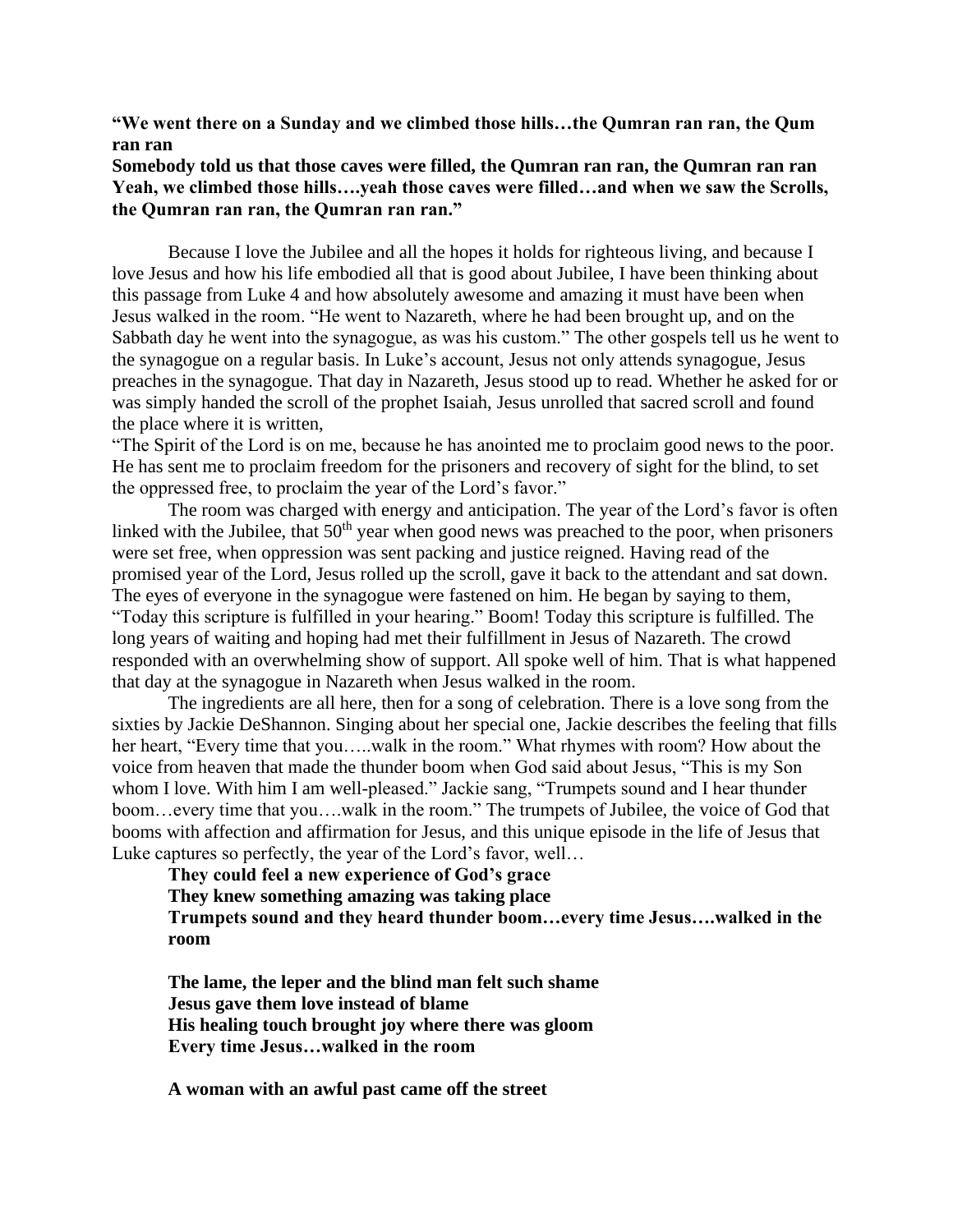## **With tears and a costly ointment she bathed his feet His words of grace were sweeter than perfume The love of Jesus saved her…right in that room**

Friends, I do not apologize for getting giddy and having fun and celebrating the life and the love of Jesus. I do not apologize for loving the oldies. You see, this story of Jesus walking in the room, of Jesus entering the synagogue in his hometown of Nazareth, reveals that Jesus also loves the oldies. In his case the oldies were really old. When he was handed the scroll of the prophet Isaiah, he was given a text that was 500-700 years old. What does a text from that long ago have to do with us today? You could imagine some people would ask that question. Not Jesus. Jesus knew the oldies. Maybe he was assigned the reading, the passage from Isaiah 61. Maybe. And maybe he chose that very passage to signal that his arrival itself was good news. The angels in Luke had already announced to the shepherds that with the birth of Jesus they brought "good news of great joy that will be for all people." His mother Mary held out high hopes for what her baby boy would bring, a radical change to this broken world, change where God would "bring down rulers from their thrones and lift up the humble…where God would fill the hungry with good things but send the rich away empty." Things had got out of balance…like in those fifty years leading up to the Jubilee. Instead of ignoring the injustice, God was entering the world, through his Beloved Son Jesus Christ, to set things right. Good news to the poor, freedom for captives, recovery of sight for the blind, to release the oppressed…and don't miss the significance, the Jubilee significance…to proclaim the year of the Lord's favor. "We hear trumpets sound and thunder boom…every time Jesus walks in the room."

Jubilee is about loving your neighbor. No other gospel gives a more compelling example of loving your neighbor than Luke, whose parable of the Good Samaritan has led to so many acts of kindness and caring for the other, for the wounded, for the least, for the last, and for the lost. Jubilee is about returning home. No other gospel gives a more heartwarming example of returning home than Luke, whose parable of the Prodigal Son calls all of us to rejoice with Jesus, for that which was lost has been found.

**With greed he grabbed his inheritance and on his father, he turned his back Gratitude and humility was something that young son lacked With a broken heart he came home to face his doom But the father's arms of love said…there is room**

Friends, I do not apologize for getting giddy and having fun celebrating the life and love of Jesus. I want to be part of the celebration. I want to be front and center when the trumpets sound and we hear thunder boom…I want to be there cheering for Jesus "every time that he…walks in the room."

And yet Jubilee is not all celebration. Last week we noted that the Year of Jubilee began on the Day of Atonement. In each of the gospels Jesus points to his suffering and death. It is hard to associate suffering and death with Jubilee, but it is the suffering and death of Jesus that atones for our sin. Suffering and death are part of Jubilee. Suffering and death create an unbreakable bond between Jesus and the Jubilee. Jesus knew his oldies. From the same section of the prophet Isaiah that speaks of the year of the Lord's favor there is a series of passages that speak about a servant who comes to save the people. The way the servant will save the people is different from anything we might expect. The servant will save the people through his suffering. Again, unique to Luke is the passage in chapter nine where we are told Jesus set his face toward Jerusalem. As much as it breaks our heart to know what awaits him in Jerusalem, his death and resurrection